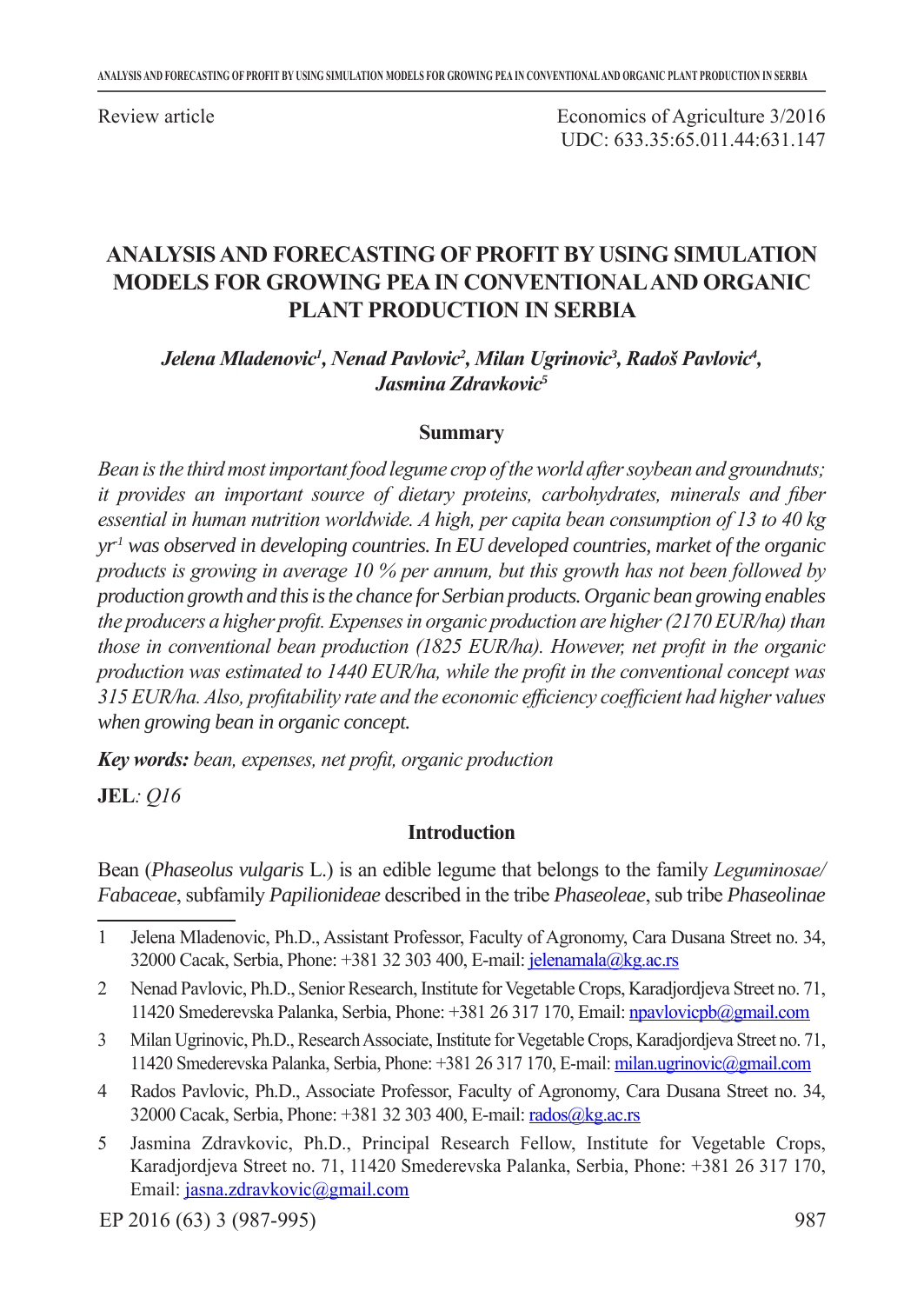in the section *Phaseoli* (Debouck, 1991). Cultivars and landraces of *P. vulgaris* are derived from independent domestication of wild beans in the Andean and Middle American centers (Chacon et al., 2005). Bean is the third most important legume crop in the world after soybean and groundnuts, it provides an important source of dietary proteins, carbohydrates, minerals and fiber essential in human nutrition worldwide. A high per capita consumption of 13 to 40  $kg \ yr<sup>1</sup>$  bean was observed in developing countries, especially within low-income families in urban and rural areas (Singh, 1999). Bean remains the primary source of dietary protein in most of the developing countries where it is regarded as poor man's meat. In addition to its central nutritional and dietary role, bean is gaining importance as a source of household income for small scale farmers, who sell through intermediaries to urban dwellers and exporters (Kusolwa, 2007). Recent studies highlighted nutritional values and health benefits of dry bean diets (Thompson et al., 2008; Mitchell et al., 2009).

Bean (*Phaseoulus vulgaris*) is grown in Serbia se on more than 20.000 acres, as a pure crop, with average perennial yield about 1.3 t/ha (FAO 2012). During last five years, certified organic surface has grown rapidly and it was very hard to gain the information regarding the income from these surfaces, since Serbia does not keep official records data on organic production (Stefanović et al., 2010). Certified organic production is increased and the data systematically collects Ministry of Agriculture and Environmental Protection, through accredited companies to control and certification (http://www.dnrl.minpolj.gov.rs/o\_nama/ organska.html).

The increasing demand for healthy food and the need for environmental and economic sustainability of agricultural production promoted the organic farming worldwide. The economic feasibility is a key factor for technology adoption and sustainable production (Wander et al., 2007). In order to obtain higher prices on the market, the significant point could be the certificated organic production. Organic production implies ecological management of production, improvement of biodiversity, circulation of matter in the nature, microbiological activity in land and environment protection (Zdravković et al., 2012). Conventional production demands the use of chemical preparations, which directly distort the existing soil structure. It also impacts the fertility of soil, food quality and leads to complete distortion of the environment (Petrović, 2014). In developed EU countries, the organic market is growing averagely 10 % per year, where this increase is not accompanied by the production growth and we believe that this is the chance for Serbian products (Berenji et al., 2013).

Profit forecast is very important for any company. Monte Carlo methods are stochastic techniques – meaning they are based on the use of random numbers and probability statistics to investigate problems. Monte Carlo simulation shows stochastic processes where time is not crucial, but simulates some sources of uncertainty that impact the value of gain so it can be a method of repeated tries (Zekić et al., 2014). This method gives the unique balance among estimations and calculations, so it is very suitable for estimation of economic results in agriculture (Wayne, 2004, Korn et al., 2010). Monte Carlo simulation forecasts the gain depending on changes of input variables (price, yield etc). The basic use of this method was simulation based on mathematic model that simulates real effect of input change (Zekić et al., 2014).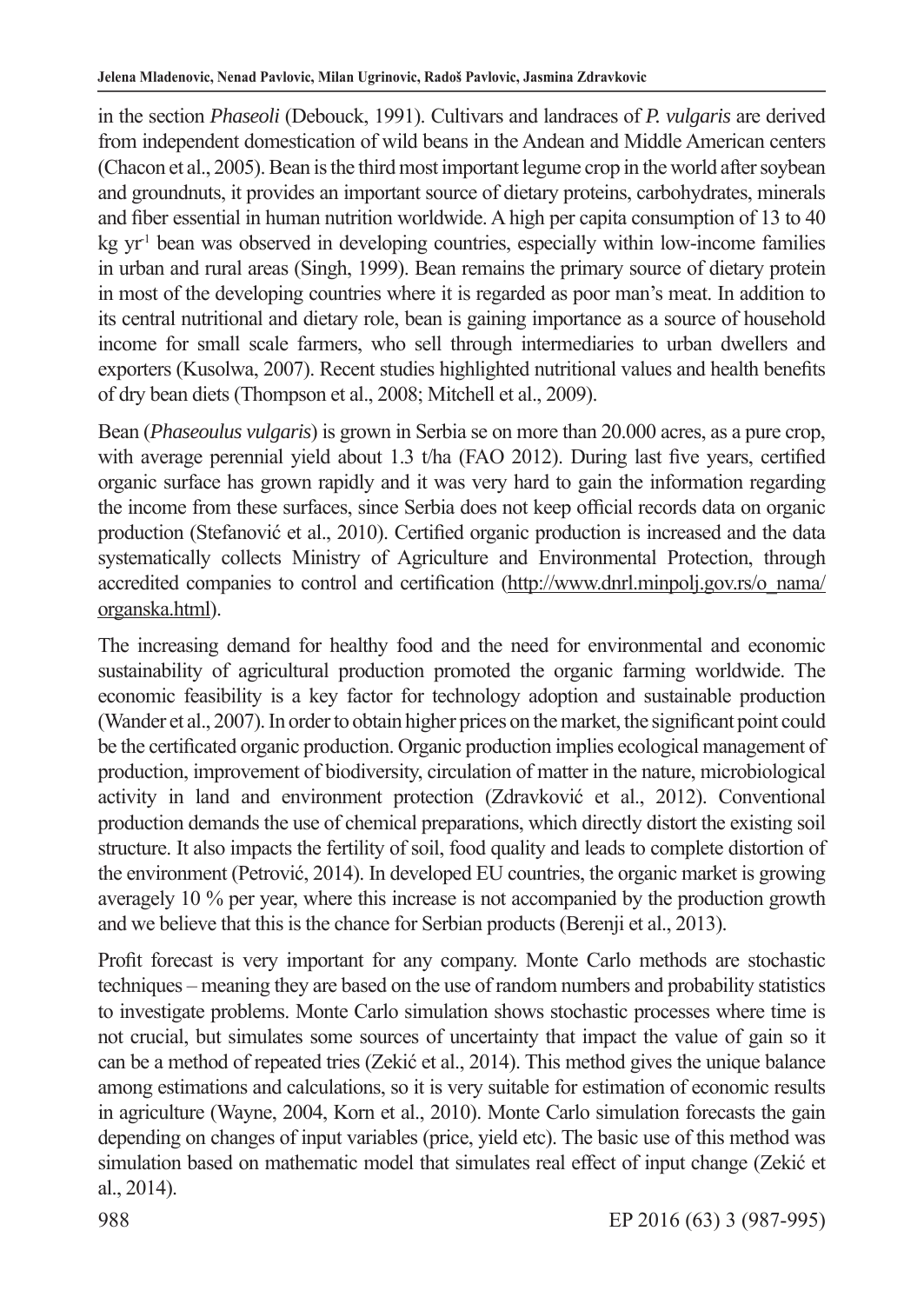The aim of this research was to analyze two concepts of bean production (conventional and organic) by applying the method of productivity, profitability and its comparison.

### **Material and method**

In order to research the productivity and profitability of growing bean in conventional and organic way a trial was set up at the experimental field of Institute for Vegetable Crops, Smederevska Palanka. The Institute has 2.2 ha of certified soil for vegetable growing in organic concept. Organic bean was grown on this certified organic field and the conventional production was performed in the nearby uncertified plot. The size of the trial field in both concepts was one acre. During the vegetation season, standard technology of bean growing was applied for both concepts.

Prices of dry bean produced in conventional way were taken from wholesale market (STIPS, 2013). Prices of dry bean produced in organic concept were estimated by interviewing producers/sellers of organic bean from Belgrade and Novi Sad.

Economic indicators of profitability of bean production were calculated by applying analytic calculation. Total expenses, total income, gain, the costs per unit, breakeven point (kg/a), the rate of profitability and cost-effectiveness ratio (%) were calculated.

Forecast of net profit for conventional and organic system of growing dry bean has been done by applying method Monte Carlo simulation model in Microsoft Excel program (Wayne, 2004).

Net Profit = Sales Volume x (Selling Price - Unit cost) - Fixed costs.

## **Results and discussion**

Cost of agricultural production depends on the price and refund of the expenses incurred during production (Clark et al., 1999). In order to evaluate the risk of investing in crop production, managers must make an assessment of the cost of basic inputs in production and to determinate the necessary yield for its coverage. More detailed information regarding the production costs enable the producers the estimation of the budget (Fonash, 2009). The highest expenses were in organic bean growing concept 2170 EUR/ha, while in conventional growing it was 1825 EUR/ha (Table 1). The knowledge of specific costs and its participation in total production structure is important for business management, when the economic analysis of production points to dominant expenses which have the highest impact on the price of the finished product (Kanisek et al., 2008).

**Table 1**: Costs of conventional and certified organic dry bean production per area unit (EUR  $/$ ha)

|                                   | dry bean (EUR/ha) |         |  |
|-----------------------------------|-------------------|---------|--|
| Costs:                            | conventional      | organic |  |
| mineral fertilizer                | 250               |         |  |
| application of mineral fertilizer | 30                |         |  |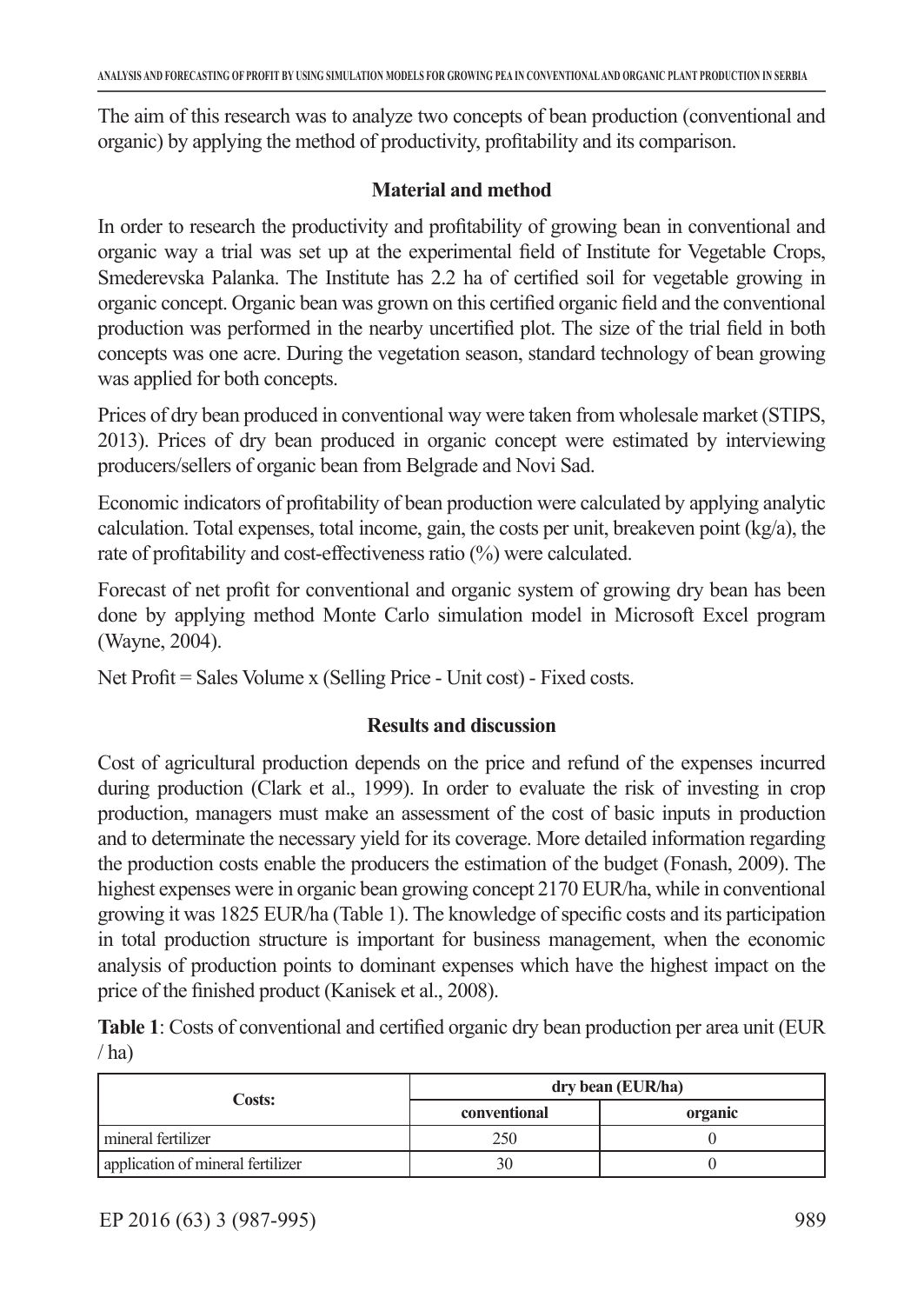| Costs:                      | dry bean (EUR/ha) |          |  |
|-----------------------------|-------------------|----------|--|
|                             | conventional      | organic  |  |
| basic soil tillage          | 100               | 100      |  |
| additional soil tillage     | 40                | 40       |  |
| pre-sowing soil preparation | 30                | 30       |  |
| seeds                       | 570               | 750      |  |
| sowing                      | 30                | 30       |  |
| herbicides                  | 35                | $\theta$ |  |
| foliar fertilizers          | 40                | 30       |  |
| pesticides                  | 30                | $\theta$ |  |
| allowed pesticides          | 75                | 75       |  |
| spraying                    | 125               | 75       |  |
| cultivation                 | 90                | 90       |  |
| human labour                | 230               | 500      |  |
| certification               | $\theta$<br>250   |          |  |
| harvest                     | 150<br>150        |          |  |
| Total:                      | 1825              | 2170     |  |

#### **Jelena Mladenovic, Nenad Pavlovic, Milan Ugrinovic, Radoš Pavlovic, Jasmina Zdravkovic**

#### *Source: Pavlović, 2016*

Structure of the total expenses in our research proves that the highest expenses in both ways of production are seeds and labour work for removing the weeds from the crops (Table 1). These expenses are much higher when growing beans in organic production (Table 1). Identical results were reported by Clark et al., 1999. These costs take 19.75% in organic and 11.08% in conventional production from total expenses.

Bean yield in organic and conventional production was similar. In our research it was 950 kg/ha in organic and 1070 kg/ha in conventional. In most organic productions, the yield was significantly lower, up to 34% ( De Ponti et al., 2012, Seufert et al., 2012). This is not the case with beans, which has very high yield comparing to other vegetable crops grown in the organic concept. Clark et al., 1999, also found higher yield of bean in the organic production than other agricultural cultures. The difference in yield was not significant. Heilig and Kelly 2012 found that the yield and the differences of yield for organic and conventional crop production were the result of different genotype. Yield differences among different genotypes in the same cropping system can vary up to 25%. The profit in the organic bean production directly depends from the selling prices. The selling price of the bean produced in the organic concept was 35% higher than conventional due to limited offer of products without residuals (Sellen et al., 1994). Organic farming can be a viable option even if the producer prices are the same as those of conventional food (Wander et al., 2007). If the price of the product is reduced by the premium that most countries provide for producers as a stimulant for the organic production, then the profitability of growing organic crops is further increased. The price of dry bean grain, produced in the organic concept in Serbia is 3.8 EUR/kg (Table 2).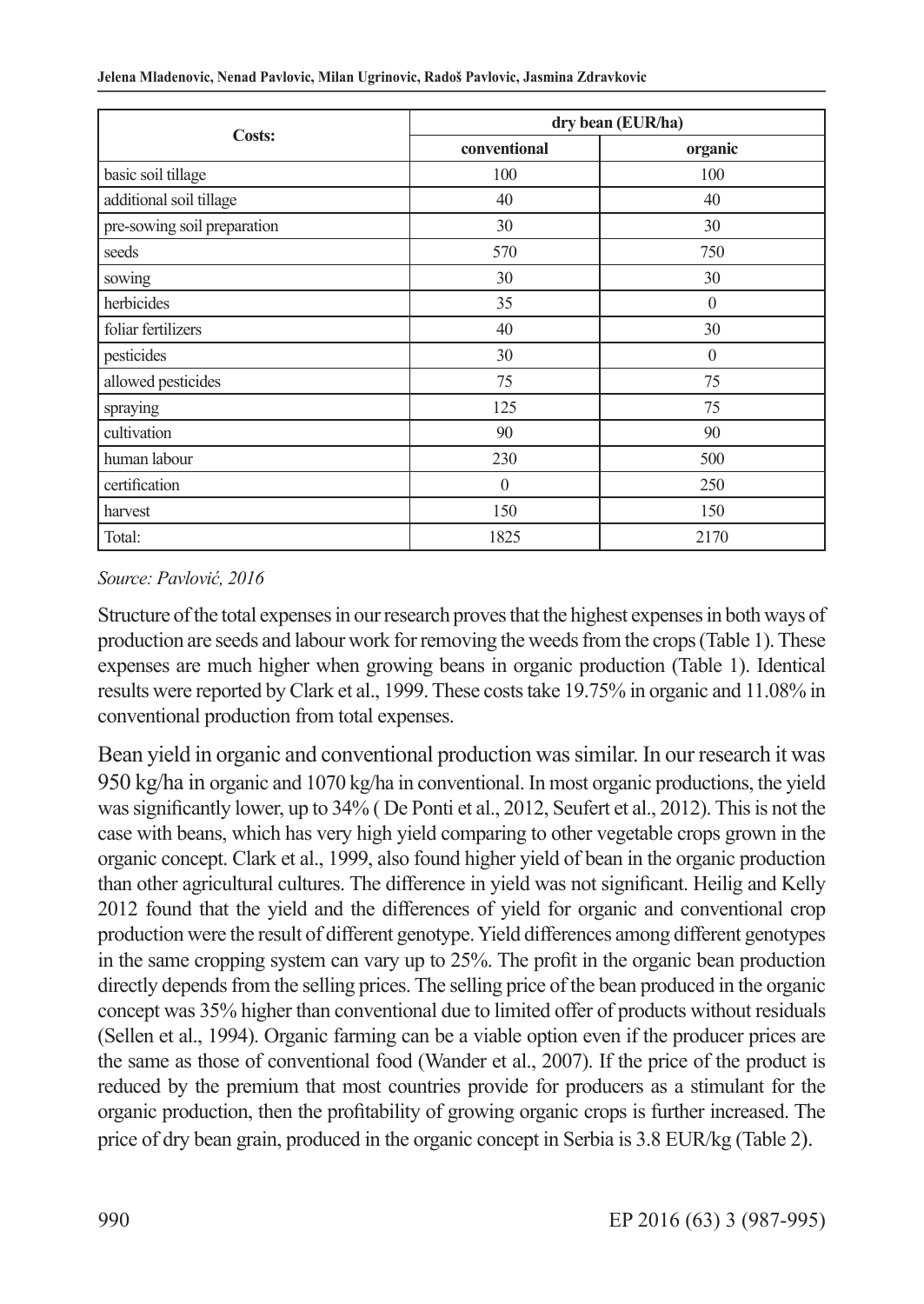| <b>Indicators:</b>     | dry bean     |          |  |
|------------------------|--------------|----------|--|
|                        | conventional | organic  |  |
| yield (kg / ha)        | 1070         | 950      |  |
| Price (EUR/kg)         | 2,00         | 3,80     |  |
| Production value (EUR) | 2.140,00     | 3.610,00 |  |

**Table 2**: Achieved dry bean yields per unit area (kg / ha), the price per unit (EUR / kg), the value of production (EUR / ha).

### *Source: Pavlović, 2016*

Relatively low cost price of production and high selling price make organic production highly profitable (Clark et al., 1999). Sellen et al., 1994 set a trial in London and found that the total costs of organic bean production were 3480 EUR/ha. Total value of expenses in Serbia for the same production was lower and amounts 2170 EUR/ha. On the other hand, the total costs made in conventional production were lower (1825 EUR/ha). Business goal was to decrease the expenses and increase the total income and operate more economically in that way (Pavlović et al., 2014). The total income in the organic bean production concept, in our research, was 3610 EUR/ha (Table 2). The lower income was achieved in conventional production and was 2140 EUR/ha. Border of profitability were 571.05 kg/ha (organic production) and 912.5 kg/ha ( Table 3). By analysing both concepts of production, income was higher than outcome, which proves that both researched concepts were economical. Similar results were found by Sellen et al., 1994, Clark et al., 1999, Salami et al., 2009, Garcia et al., 2012, Sibiko et al., 2013.

| <b>Indicators:</b>                              | dry bean     |          |  |
|-------------------------------------------------|--------------|----------|--|
|                                                 | conventional | organic  |  |
| Total cost (EUR/ha)                             | 1.825,00     | 2.170,00 |  |
| Value of production (EUR/ha)                    | 2.140,00     | 3.610,00 |  |
| Cost price (EUR/kg)                             | 2,00         | 3,80     |  |
| gain(EUR/ha)                                    | 315,00       | 1.440,00 |  |
| border of profitability (kg / ha)               | 912.50       | 571,05   |  |
| business rate of profitability (gain on 100EUR) | 14.72        | 39,25    |  |
| coefficient of cost-effectiveness (e)           | 1,17         | 1,66     |  |

**Table 3**: Indicators of economy of production of conventional and organic dry bean production

### *Source: Pavlović, 2016*

Calculated rate of profitability was 39.89 EUR (organic concept), in the conventional production it was 14.72 EUR (Table 3). The economical coefficient in our research was 1.66 % for organic and 1.17 % for conventional bean production. The obtained values indicate the existence of business success in both analyzed concepts, except that it is slightly higher in organic production. The calculated parameters show that both the concept of production has a business success. It was significantly higher in organic bean production (Table 3). Similar results in their research had Garcia et al., 2012. Profit forecast according to Monte Carlo method has been done according to projected market prices of conventional and organic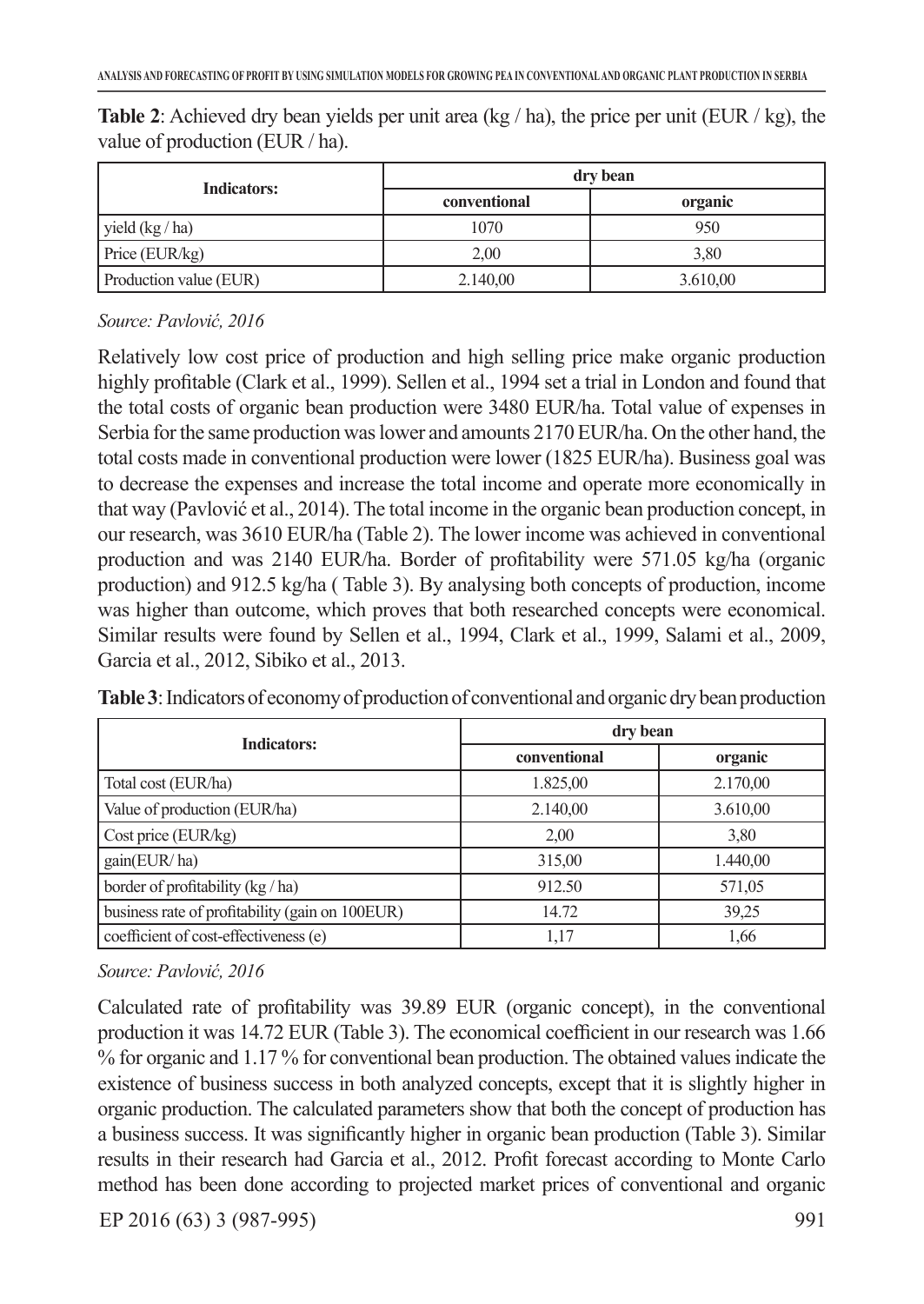bean production. Height of projected prices was estimated according to market oscillation in past years (STIPS, 2013) and the financial effects for these two production ways were observed. Designed in three ways sales, the expected price of 1070kg of dry bean produced conventionally would be 2.40 EUR/kg. The expected price in organic growing for 950kg would be 4.5 EUR /kg. The uncertain variable is unit cost. Unit costs could be from 1.7 EUR up to 3.5 EUR in conventional growing and from 2.28 EUR up to 5.00 EUR in organic, and the most probable costs would be 2.15 EUR and 3.60 EUR. Net profit based on average sales volume, average selling price, and average unit cost. Calculated on this model, net profit was 93.41 EUR in conventional and 348.16 EUR in organic bean growing concept (Table 4).

| <b>Conventional production</b>      |               | <b>Organic production</b> |                                     |               |                   |
|-------------------------------------|---------------|---------------------------|-------------------------------------|---------------|-------------------|
| <b>Sales Scenarios</b>              | <b>Volume</b> | Price                     | <b>Sales Scenarios</b>              | <b>Volume</b> | Price             |
| Hot market                          | 200.00        | $2.00$ <i>EUR</i>         | Hot market                          | 180.00        | 3.80EUR           |
| Ok Market                           | 570.00        | $2.20$ <i>EUR</i>         | Ok Market                           | 450.00        | 4.20EUR           |
| <b>Slow Market</b>                  | 300.00        | 3.80EUR                   | <b>Slow Market</b>                  | 320.00        | 5.60EUR           |
| <b>Sales and Cost Data</b>          |               | Average                   | <b>Sales and Cost Data</b>          |               | Average           |
| Sales Scenario                      |               | 356.67                    | Sales Scenario                      |               | 316.67            |
| Sales Volume                        |               | 2.67                      | Sales Volume                        |               | 4.50              |
| Selling Price                       |               | $2.40$ EUR                | Selling Price                       |               | 3.43EUR           |
| Unit Cost                           |               | $2.15$ <i>EUR</i>         | <b>Unit Cost</b>                    |               | $3.60$ <i>EUR</i> |
| <b>Cost Scenarios</b>               |               | <b>Unit Cost</b>          | <b>Cost Scenarios</b>               |               | <b>Unit Cost</b>  |
| Minimum Cost                        |               | 1.70EUR                   | Minimum Cost                        |               | 2.28EUR           |
| Most Likely Cost                    |               | $2.00$ <i>EUR</i>         | Most Likely Cost                    |               | 3.00EUR           |
| Maximum Cost                        |               | 3.50EUR                   | Maximum Cost                        |               | 5.00EUR           |
| <b>Fixed Costs</b>                  |               | 1.70EUR                   | <b>Fixed Costs</b>                  |               | 2.28EUR           |
| <b>Profit Forecast (Net Profit)</b> |               | 93.41EUR                  | <b>Profit Forecast (Net Profit)</b> |               | 348.16EUR         |

**Table 4.** Financial forecast to conventional and organic dry bean production by Monte Carlo model

*Source: Pavlović, 2016*

### **Conclusion**

The analysis of conventional concept of bean production generated higher income than outcome which points to the economy of both concepts of production. Those farmers, who have large areas of cultivated land and have no possibility of engaging workers, may produce beans by conventional breeding concept. The calculated economic parameters indicate that the concept of production profitable. On the other hand due to the higher cost of certified organic beans on the market and the possibility realizing higher profit more interesting is the production of beans at an organic concept. Calculated cost-effectiveness ratio for organic production was 1.66%, while for the conventional concept it was somewhat lower (1.17%). The value of this relative indicator of success, directly points to the bean production concept that should be applied by producers. The results show that producers should choose the cultivation of beans in accordance with the principles of organic crop production. Then, according to the results obtained indicate that the choice of the concept of organic production does not significantly affect the reduction in yield of beans. In this way, the beans are classified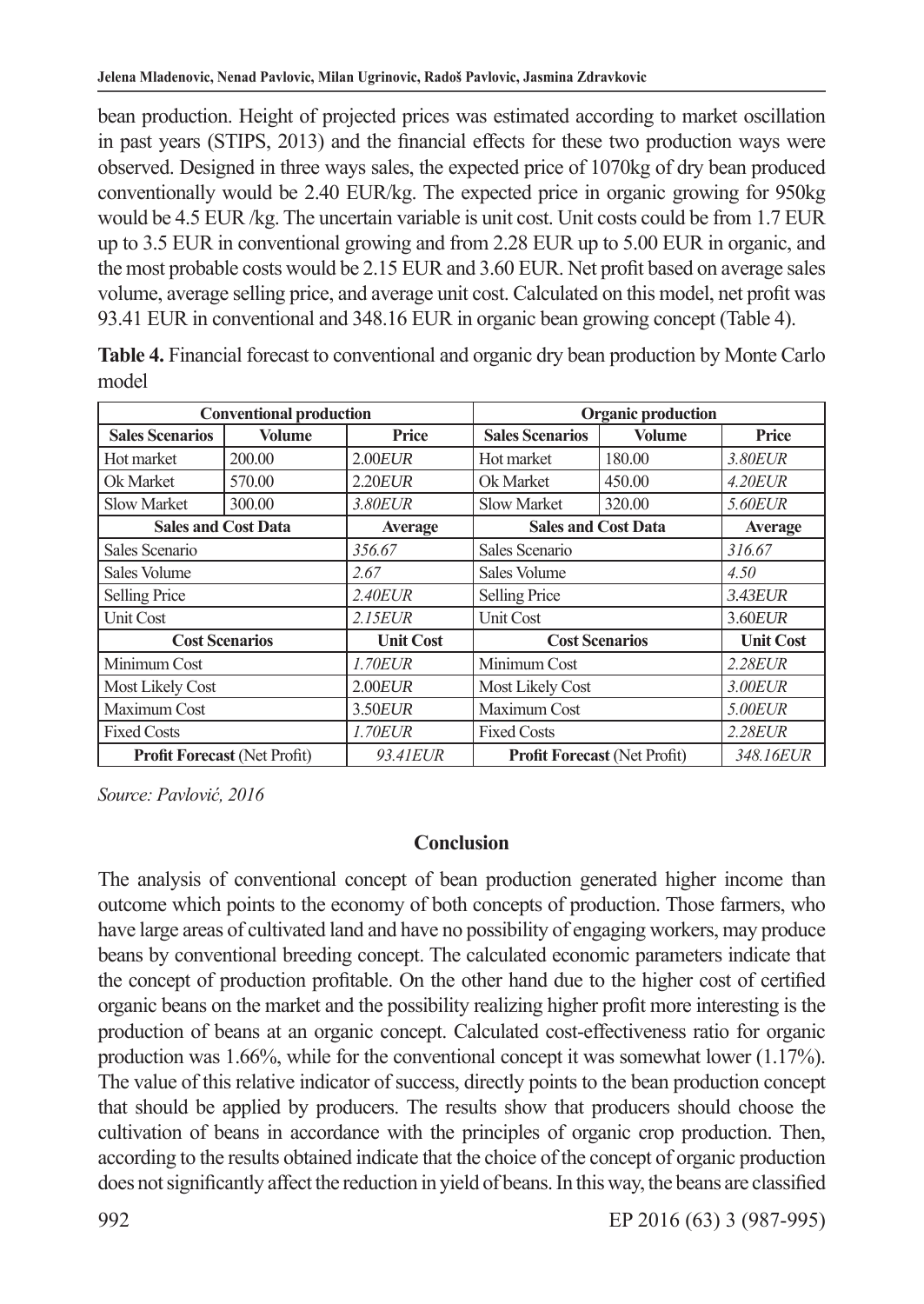in the group of those plant species should take more area on cultivated land on which to cultivate organic certified beans.

#### **Literature**

- 1. Berenji, J., Milenković, S., Kalentić, M. i Stefanović, E. (2013). *Nacionalna istraživačka agenda za sektor organske proizvodnje.* ISBN 978-86-87737-83-9 (GIZ) pp. 31, Novi Sad.
- 2. Chacon, S., Pickergill, B., and Debouck, D. (2005). *Domestication patterns in common bean (Phaseolus vulgaris L.) and the origin of the Mesoamerican and Andean cultivated races.* Theoretical and Applied Genetics, vol.110, pp. 432-444, Berlin.
- 3. Clark, S., Klonsky, K., Livingston P. and Temple, S. (1999). *Crop-yield and economic comparisons of organic, low-input, and conventional farming systems in California's Sacramento Vally*. American Journal of alternative agriculture, vol.14, pp. 109-121, Maryland.
- 4. De Ponti, T., Rijk, B. and van Ittersum, M. (2012). *The crop yield gap between organic and conventional agriculture.*Agricultural Systems, Vol.108, pp.1-9, Edinburgh.
- 5. Debouck, D. (1991). *Systematics and morphology: A van Schoonhand Voysest* (eds.). Common Beans, Research for Crop Improvement CAB International Oxon, 55-118, UK.
- 6. Direkcija za nacionalne referentne laboratorije (2016). Dostupno na (http://www.dnrl. minpolj.gov.rs/o\_nama/organska.html.
- 7. FAO, (2012). FAO Statistički godišnjak 2012 (FAOSTAT Data 2012). Dostupno na http://faostat.fao.org.
- 8. Fonash, G. (2009). *Commercial snap beans production in Georgia snap beansproduction cost*. University of Georgia cooperative extension bulletin 1369. Available at: http://www.caes.uga.edu/publications/pubDetail.cfm?pk\_id=7881#Marketing
- 9. Garcia, M., Belemonte, A., Pascual, F., Garcia, T., Simon, A., Segura, M., Martin G., Janssen, D. and Caudrado, I. (2012). *Economic evaluation of cucumber and french bean production: Comparing integrated and organic crop production management.* Acta Horticulture, Vol.930, pp. 115-120, Leuven.
- 10. James H. And James, K. (2012). *Performance of dry bean genotypes grown organic and conventional production systems in Michigen*. The American society of agronomy, Vol. 104, no. 5, pp. 1485-1492, Madison.
- 11. Korn R., Korn E., Kroisandt G. (2010). Monte Carlo Methods and Models in Finance and Insurance, CHAPMAN & HALL/CRC Financial Mathematic Series.
- 12. Kusolwa M. (2007). Breeding for Bruchid Resistance in Common Bean (*Phaseolus vulgaris* L.): *Interspecific Introgression of Lectin-like Seed Proteins from Tepary Bean (P. acutifolius A. Gray),* Genetic Control and Bruchid Resistance Characterizatio. Oregon State University, USA.
- 13. Mitchell, C., Lawrence, R., Hartman, J., and Curran, M. (2009). *Consumption of dry beans, peas, and lentils could improve diet quality in the US population*. Journal of the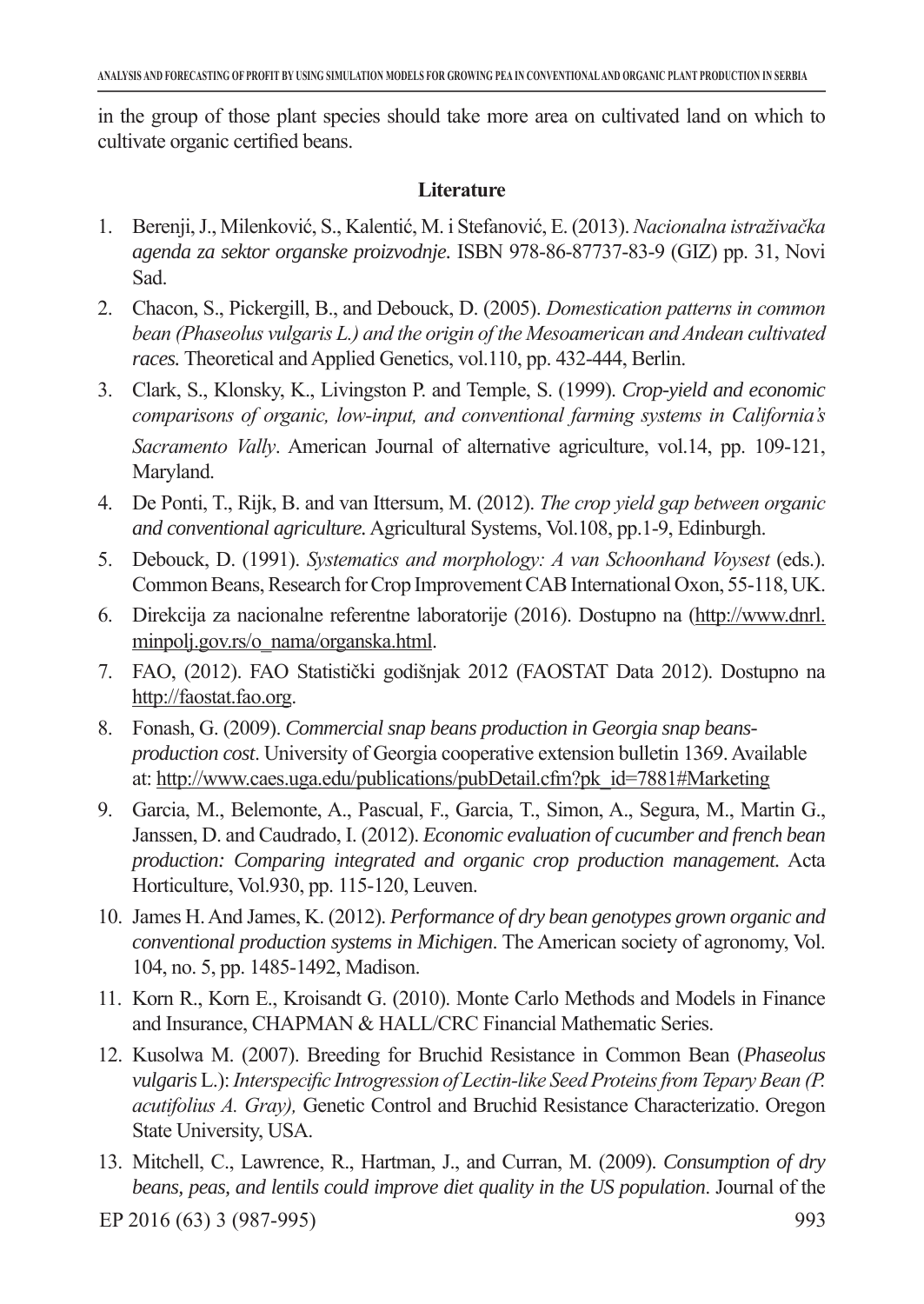American dietetic association, Vol.109, no. 5, pp. 909-913, Chicago.

- 14. Pavlović N. (2016). *Personal survey*. Unpublished raw data.
- 15. Pavlović N., Ugrinović M., Vojnović B. and Rudež J. (2014). *Economic and agronomic analysis of conventional and organic concept of cucumber growing.* Economics of Agriculture, Vol.61, pp. 895-903, Beograd.
- 16. Petrović B. (2014). *Pasulj u organskoj i konvencionalnoj poljoprivrdnoj proizvodnji*. Master rad, Poljoprivredni fakultet, Univerzitet u Novom Sadu, 45.
- 17. Salami P., Keyhani A., Rafiee Sh. (2009). *The impact of farm size on energy use and profitability of red bean production in Iran: A case study in Kurdistan province.* Nature and science, Vol. 7, no. 9, pp. 95-104, Teheran.
- 18. Seufert, V., Ramankutty, N. and Foely, J. (2012). *Comparing the yields of organic and conventional agriculture*. Nature, Vol. 485, pp. 229-232, Brentwood.
- 19. Sibiko K., Ayuyaa O., Gido O. and Mwangi K. (2013). *An analysis of economic efficiency in bean production: evidence from Eastern Uganda*. Journal of economics and sustainable development, Vol. 4, no. 13, pp. 2222-2855, Kampala.
- 20. Singh S. and Muñoz C. (1999). *Resistance to common bacterial blight among Phaseolus Phaseolusspecies and common bean improvement*. Crop Science, Vol. 39, pp. 80-89, Madison.
- 21. Stefanović E., Kalentić M. i Vučković J. (2010). *Istraživanja tržišta organske hrane u Srbiji.* Zbornik radova za četvrti forum o organskoj poljoprivredi, Selenča.
- 22. Thompson, M., Thompson, H., Brick, M., McGinley, J., Jiang, W., Zhu, Z., and Wolfe, P. (2008). *Mechanisms associated with dose-dependent inhibition of rat mammary carcinogenesis by dry bean (Phaseolus vulgaris, L.).* The Journal of nutrition, Vol. 138, no. 11, pp. 2091-2097, Bethesda.
- 23. Zekić V., N. Tica, V. Tomović, D. Milić (2014): *Predviđanje ekonomskih parametara u svinjarstvu primenom simulacionih metoda*. Letopis naučnih radova, Poljoprivredni fakultet, Vol. 38, no. 1, pp. 125-135, Novi Sad.
- 24. Wande, A., Didonet, A., Moriera, A., Moriera, P., Lanna, C., Barrigossi, F., Quintela E. and Ricardo T. (2007). *Economic viability of small scale organic production of rice, common bean and maize in Goias State, Brazil*. Journal of agriculture and rural development in the tropics and subtropics, Vol. 108, pp. 51-58, Witzenhausen.
- 25. Wayne L. W, (2004): Microsoft Excel Data Analysis and Business Modelling, Publisher: Microsoft Press, p. 181.
- 26. Zdravković, J., Pavlović, N., Girek, Z., Zdravković, M. and Cvikić, D. (2010). *Characteristics important for organic breeding of vegetable crops.* Genetika, Vol. 42, pp. 223-233, Beograd.